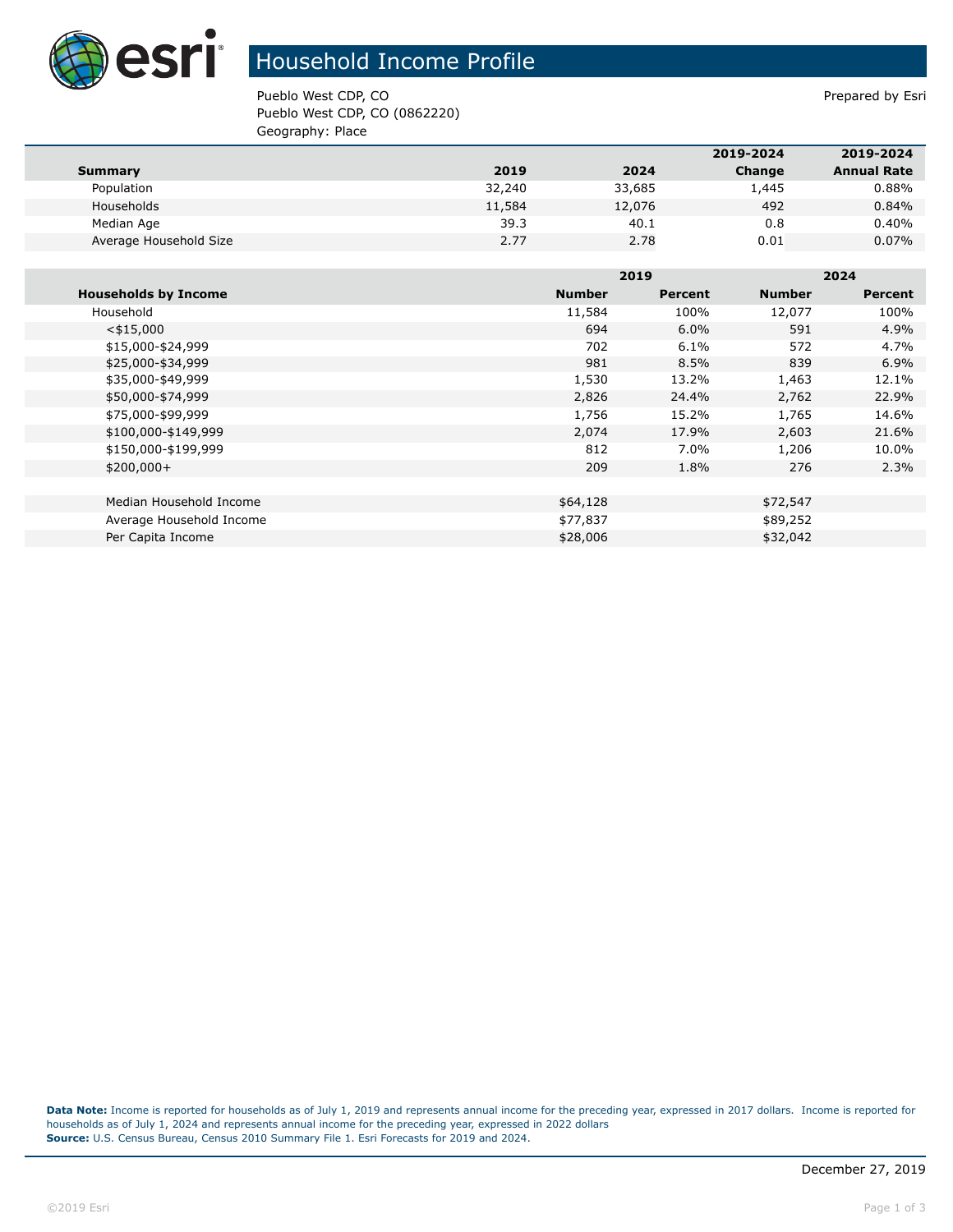

## Household Income Profile

Pueblo West CDP, CO **Prepared by Estimate Prepared by Estimate Prepared by Estimate Prepared by Estimate Prepared by Estimate Prepared by Estimate Prepared by Estimate Prepared by Estimate Prepared by Estimate Prepared by** Pueblo West CDP, CO (0862220) Geography: Place

|                             | 2019 Households by Income and Age of Householder |          |           |           |           |           |          |          |  |
|-----------------------------|--------------------------------------------------|----------|-----------|-----------|-----------|-----------|----------|----------|--|
|                             |                                                  | $25$     | $25 - 34$ | $35 - 44$ | $45 - 54$ | 55-64     | 65-74    | $75+$    |  |
|                             | <b>HH Income Base</b>                            | 335      | 1,662     | 2,108     | 2,219     | 2,192     | 1,952    | 1,119    |  |
|                             |                                                  |          |           |           |           |           |          |          |  |
|                             | $<$ \$15,000                                     | 34       | 88        | 119       | 95        | 142       | 142      | 74       |  |
|                             | \$15,000-\$24,999                                | 27       | 63        | 89        | 73        | 118       | 160      | 174      |  |
|                             | \$25,000-\$34,999                                | 46       | 154       | 119       | 130       | 136       | 179      | 216      |  |
|                             | \$35,000-\$49,999                                | 73       | 286       | 248       | 247       | 237       | 189      | 249      |  |
|                             | \$50,000-\$74,999                                | 101      | 473       | 405       | 463       | 504       | 601      | 279      |  |
|                             | \$75,000-\$99,999                                | 30       | 245       | 324       | 459       | 426       | 214      | 58       |  |
|                             | \$100,000-\$149,999                              | 22       | 251       | 616       | 466       | 391       | 275      | 54       |  |
|                             | \$150,000-\$199,999                              | 2        | 90        | 151       | 226       | 195       | 135      | 14       |  |
|                             | $$200,000+$                                      | 0        | 12        | 37        | 60        | 43        | 57       | 1        |  |
|                             |                                                  |          |           |           |           |           |          |          |  |
|                             | Median HH Income                                 | \$46,541 | \$59,653  | \$79,451  | \$79,071  | \$72,089  | \$59,550 | \$39,365 |  |
|                             | Average HH Income                                | \$51,806 | \$71,904  | \$86,038  | \$90,074  | \$82,420  | \$76,654 | \$47,606 |  |
| <b>Percent Distribution</b> |                                                  |          |           |           |           |           |          |          |  |
|                             |                                                  | $25$     | $25 - 34$ | $35 - 44$ | $45 - 54$ | $55 - 64$ | 65-74    | $75+$    |  |
|                             | <b>HH Income Base</b>                            | 100%     | 100%      | 100%      | 100%      | 100%      | 100%     | 100%     |  |
|                             |                                                  |          |           |           |           |           |          |          |  |
|                             | $<$ \$15,000                                     | 10.1%    | 5.3%      | 5.6%      | 4.3%      | 6.5%      | 7.3%     | 6.6%     |  |
|                             | \$15,000-\$24,999                                | 8.1%     | 3.8%      | 4.2%      | 3.3%      | 5.4%      | 8.2%     | 15.5%    |  |
|                             | \$25,000-\$34,999                                | 13.7%    | 9.3%      | 5.6%      | 5.9%      | 6.2%      | 9.2%     | 19.3%    |  |
|                             | \$35,000-\$49,999                                | 21.8%    | 17.2%     | 11.8%     | 11.1%     | 10.8%     | 9.7%     | 22.3%    |  |
|                             | \$50,000-\$74,999                                | 30.1%    | 28.5%     | 19.2%     | 20.9%     | 23.0%     | 30.8%    | 24.9%    |  |
|                             | \$75,000-\$99,999                                | 9.0%     | 14.7%     | 15.4%     | 20.7%     | 19.4%     | 11.0%    | 5.2%     |  |
|                             | \$100,000-\$149,999                              | 6.6%     | 15.1%     | 29.2%     | 21.0%     | 17.8%     | 14.1%    | 4.8%     |  |
|                             | \$150,000-\$199,999                              | 0.6%     | 5.4%      | 7.2%      | 10.2%     | 8.9%      | 6.9%     | 1.3%     |  |
|                             | $$200,000+$                                      | 0.0%     | 0.7%      | 1.8%      | 2.7%      | 2.0%      | 2.9%     | 0.1%     |  |

**Data Note:** Income is reported for households as of July 1, 2019 and represents annual income for the preceding year, expressed in 2017 dollars. Income is reported for households as of July 1, 2024 and represents annual income for the preceding year, expressed in 2022 dollars **Source:** U.S. Census Bureau, Census 2010 Summary File 1. Esri Forecasts for 2019 and 2024.